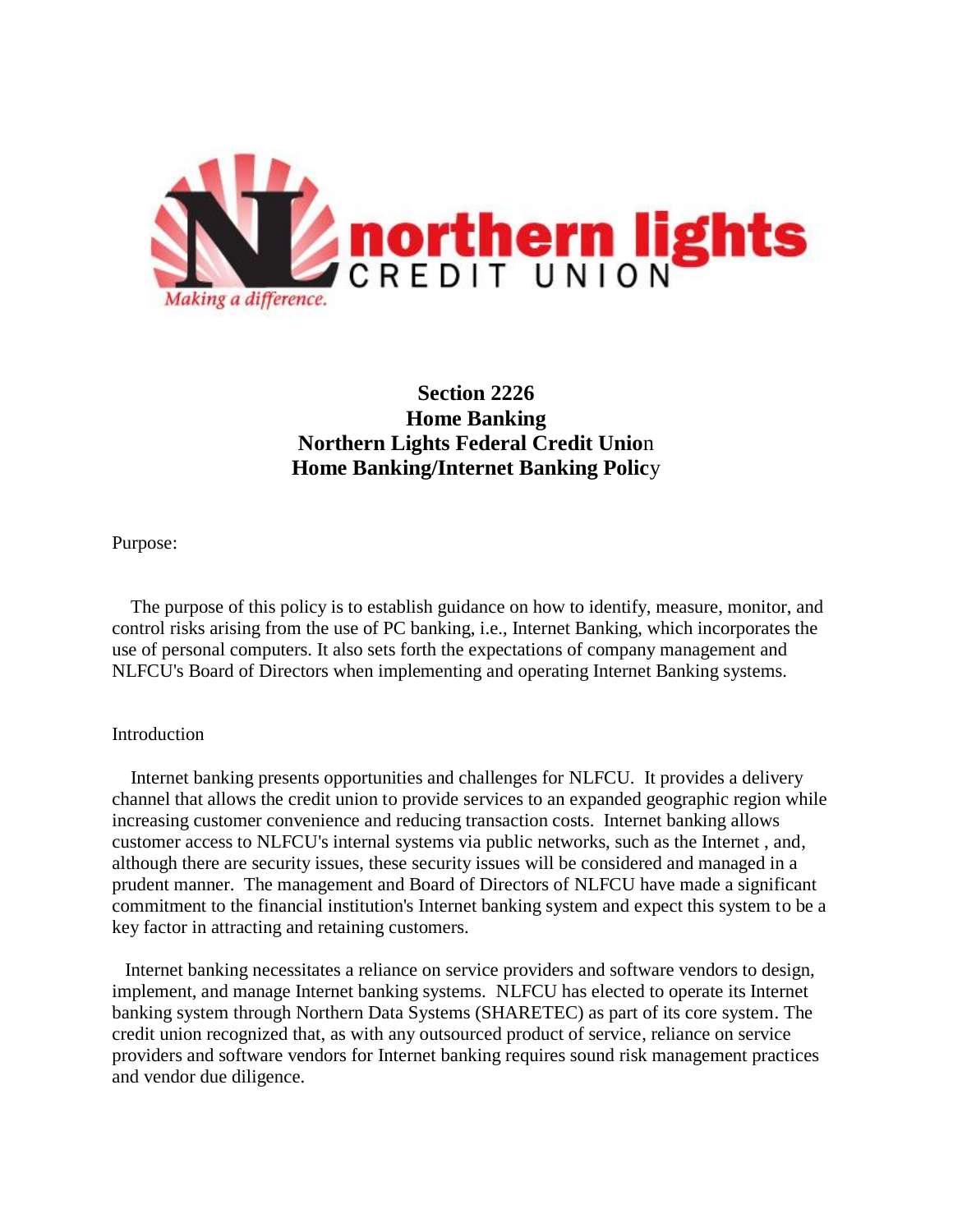## Internet banking risks and controls

Internet banking systems primarily expose financial institutions to transaction, strategic, reputation, and compliance risk, but may expose NLFCU to other risks as well. For example, Internet banking systems represent credit risk as NLFCU offers lending or new account services over the Internet. NLFCU currently offers applications for new accounts and lending services inside of our Internet banking product. Applications are carefully reviewed and identification of applicants must be verified either through personal contact and identification of known customers or through the use of notarized signatures on any final documents. "Know your customer" considerations in this context requires the use of different identification, authentication, and transaction verification methods than those used with traditional delivery channels. NLFCU limits applications for new accounts and lending services to its local market area, and posts this information on all related Internet banking screens and applications. Documents requiring signatures, such as final notes for loans or signature cards for new accounts, require the client to meet with a financial institution representative and/or be verified as outlined in the financial institution's new account procedures or, in special circumstances, to have the document notarized and submitted to the credit union. Liquidity, interest rate, market, price, and foreign exchange risks may result from poor data integrity or unreliable systems. NLFCU posts current rates on its web site for the convenience of its customers and prospects, but limits applications to its designated market area. NLFCU does not offer foreign exchange through its Internet banking service.

Internet banking risks are managed as part of the credit union's overall risk management process. NLFCU uses a rigorous analytic process to identify, measure, monitor, and control risks. The quantity of risk assume should be consistent with the credit union's overall risk tolerance and must not exceed the credit union's ability to manage and control its risks. Management and staff are expected to have the knowledge and skills necessary to understand and effectively manage Internet banking-related risks.

 NLFCU uses Northern Data Systems (Sharetec) as our software vendor and processor to provide Internet banking services. Management and the board of directors performed extensive due diligence on this vendor before selecting it as our Internet banking system provider. We believe that NDS has a very good reputation, financial status, and viability. Having a strong relationship with our vendor helps ensure that it performs as promised and that it not only capable of keeping abreast of new or changing technology, but also committed to doing so. We have controls in place to monitor performance levels and to swiftly respond to any problem or emergency. This monitoring is ongoing and will continue to improve over time as our Internet banking service mature. Control items should include, but not be limited to, our credit union's ability to perform audits, either internally and/or on an outsourced basis, or to obtain from the service provider or software vendor copies of their independent internal control audits.

 The Internet banking product server is maintained at NLFCU's data center. Files are extracted from our core system and pushed from this server. NLFCU has a firewall that sits between the Internet and its local LAN. Its LAN is connected to an EVC line that provides access to our server. The firewall denies any direct access from the Internet through the use of security policies that do not allow public Internet traffic to reach the LAN. NLFCU receives data from the Internet due to a policy in the firewall that allows traffic that is initiated from the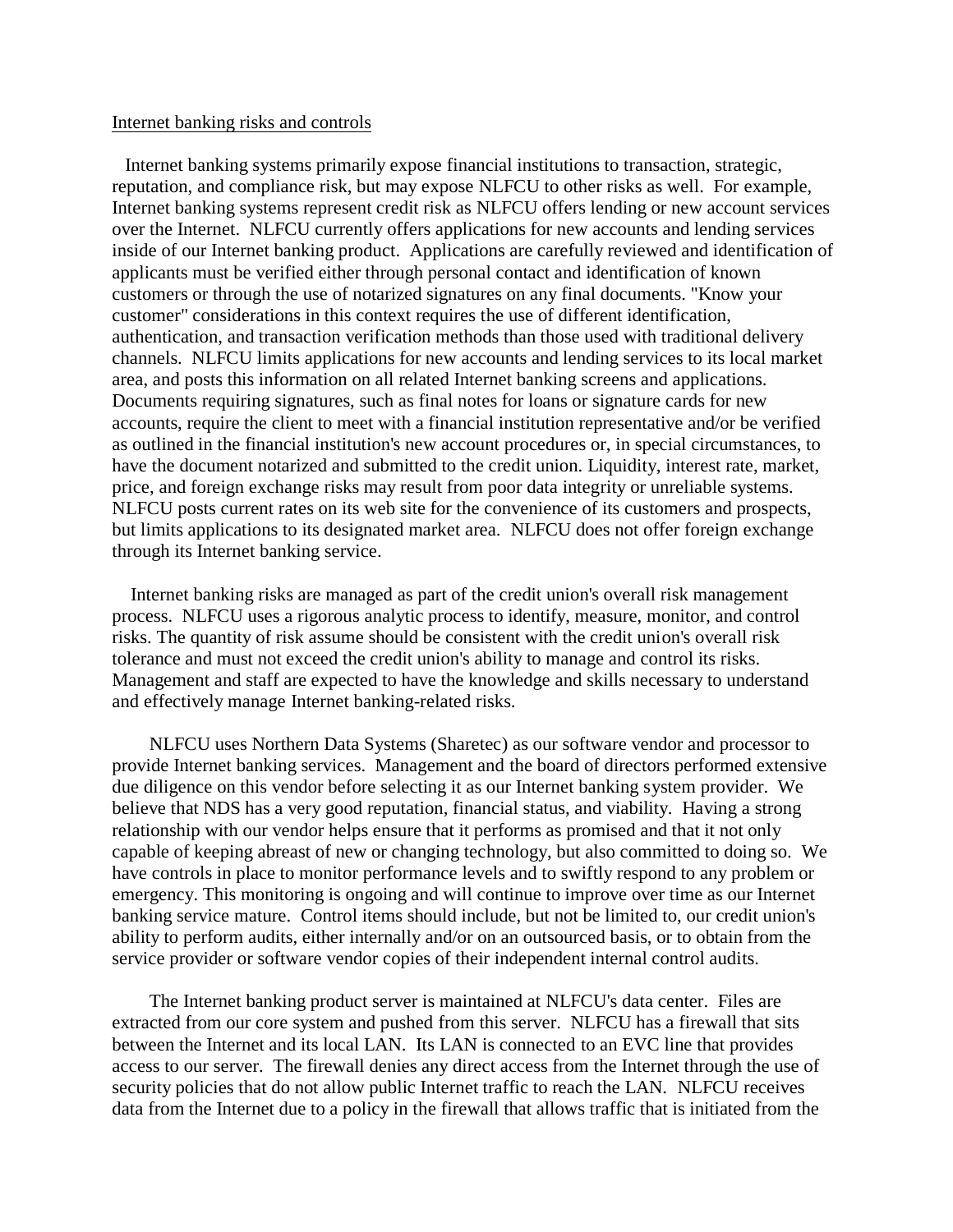#### LAN to the Internet to pass but not vice versa.

As NLFCU's Internet banking provider, NDS has primary responsibility for physical security, maintenance, and current levels of software.

## Transaction risk

 Transaction risk is the most common source of risk arising from Internet banking. It results from weaknesses in design, implementation, and monitoring. NLFCU will ensure that personnel are properly trained on new technology to the extent required. Recognizing that NLFCU does not have on staff the necessary expertise or resources to design and implement a secure and reliable system, management has carefully selected and appropriate vendor – Northern Data Systems (NDS) - and elected to assist in managing its systems...

Information security is critical to the safe and sound operation of Internet banking systems. Connections and public networks, such as the Internet, can expose the institution to significant security challenges, including unauthorized users and intrusions, system failures, access and data privacy issues, and computer viruses.

## Control and security

 NLFCU's security program should provide "end-to-end" security controls for critical data and critical facilities. (Note: end-to-end security provides company-wide implementation of physical and data controls to protect the credit union's critical information, human resources, and physical assets from internal or external intrusion or compromise.)

 Management of NLFCU should ensure that periodic security risk assessments are conducted to identify internal and external threats that may undermine data integrity, interfere with service, or result in the destruction of information. Threat and vulnerability assessment findings assist management with decisions regarding the types and configuration of security controls. Threats may come from criminal enterprises, hackers, or disgruntled or unethical employees. Careless or improperly trained staff or users of Internet banking systems also can pose security risks. Computer viruses may corrupt data or cause systems to fail. Controls should be implemented to maintain data integrity and to promote privacy and confidentiality. to assess the credit union's security program, management will ensure that an objective and qualified independent source reviews and tests the controls to ensure their effectiveness.

#### Security controls

 Management has developed security controls that govern network and data access user authentication, transaction verification and virus protection.

## Network and data access controls

 Access control allow verification and enforcement of a user's authorized right to access the credit union's network, applications, and data. Thorough user authentication will identify internal and external users of our networks.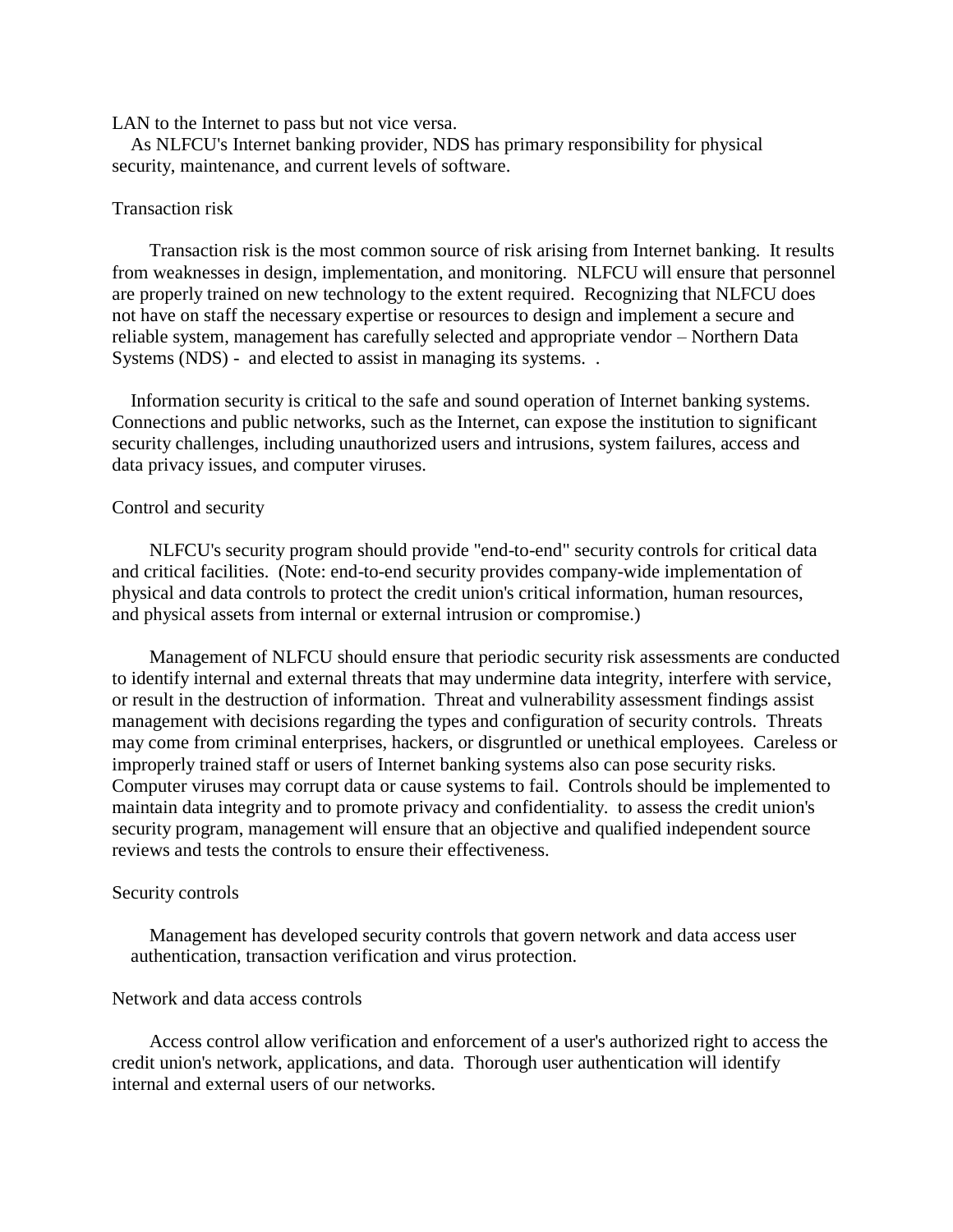## User authentication (members)

 Authentication is the process of determining whether Internet banking system users are who they claim to be. In general, the credit union will identify the customer before issuing authorization codes. Once the customer has been identified, the credit union will assign a password. The customer will need to change the password immediately the first time they attempt to use their password. Members are not allowed to use common information on which to base their password such as social security, address, phone number, etc.

# Password

 Passwords are assigned to control access to Internet banking systems and should help to ensure the integrity of passwords by providing instruction on their proper use and protection. Specifically, we consider the following password protection practices:

- 1 Minimum five character length for passwords.
- 2 Use of alpha, numerical, alphanumeric, or special characters passwords is required.

3 Users must call the Customer Service Department to have user passwords and identifications reset.

- 4 Session controls automatically logoff after three failed access attempts.
- 5 User ID and passwords are encrypted during transmission.

Firewalls combine software to block unwanted communications into and out of the credit union's network, while allowing acceptable communications to pass. The router and firewall software is pre-configured by the credit union's Internet banking provider to allow access to information only through a designated network card. This provides protection of the credit union's internal network and protects all connection points between the internal network and external networks, such as the Internet. The firewall position is based on the desired level of security as dictated by the credit union's risk assessment and data classification efforts. Firewall design and implementation is complex, so NLFCU allows both its Internal banking system provider and its Information Systems auditor to certify the configuration. The credit union's Internet banking system vendor maintains the effectiveness of its firewalls from an objective qualified internal and external source with adequate security expertise. NLFCU's Information Systems auditor will conduct periodic review and testing of firewalls.

Encryption transforms data into an unreadable format. The credit union's system uses 128-bit encryption for all Internet banking system communications. Encryption is used when transmitting all sensitive or critical data. The strength of encryption depends on a combination of three elements: a mathematical algorithm, key length, and the confidentiality of the key used to encode the message.

# Transaction verification

 NLFCU's Internet banking provides audit trails that are maintained for purposed of identifying the parties that initiate transactions. Audit trails enable the credit union or its Internet banking vendor to verify specific transactions and can provide proof of transactions to avoid claims of repudiation by customers.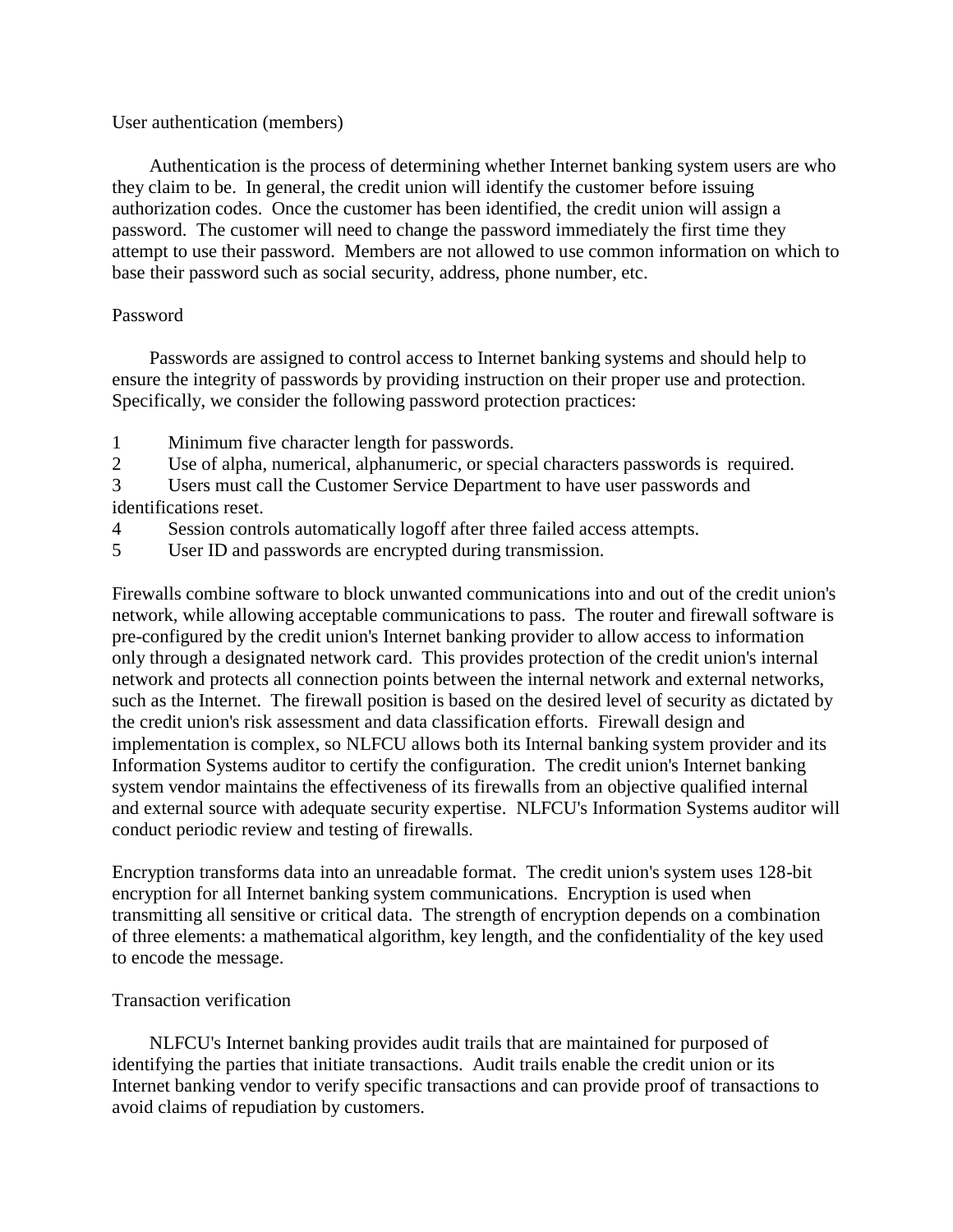#### Virus protection

 NLFCU has established a company-wide detection and prevention program to reduce the likelihood of computer viruses. This includes end-user polices, training and awareness programs, virus detection tools, and enforcement procedures.

## Security monitoring

 NLFCU places a strong emphasis on using monitoring tools to identify vulnerabilities and, in a real-time mode, detect possible intrusions from external and internal parties (e.g. hackers). As provided in the credit union's security policy, staff should report security breaches promptly to appropriate management and external officials. We have contracted with an outside firm that specializes in monitoring security for credit unions to conduct penetration testing and administer manual or automated intrusion detection processes.

## Penetration testing

 Penetration testing is the process of identifying, isolating, and confirming possible flaws in the design and implementation of passwords, firewalls, encryption, and other security controls. Tests simulate the probable actions of unauthorized and authorized users. Because the tactics used by unauthorized users to infiltrate computer systems frequently change, penetration tests to not guarantee that firewalls will prevent all types of attacks. By using a third party, NLFCU has ensured that testing is conducted by an objective and qualified independent source at least annually or whenever substantial changes are made to the Internet banking security systems. The credit union's Internet banking vendor also has penetration testing conducted by a third party and provides results of these tests to management of NLFCU. NLFCU has obtained complete information regarding disaster recovery tests, penetration tests, external audits, and etc. to ensure the NLFCU management, auditors, and regulators can appropriately evaluate the security of these systems and the vendor's commitment to ensuring security and compliance. Additionally, NLFCU has contracted with a firm specializing in financial institution network design, consulting, and testing to provide annual network reviews and consulting.

## Intrusion detection

 Transaction and audit logs can be produced through firewall technology and can be used to detect network activity or intrusions. There are automated intrusion detection devices available that monitor network traffic on a real-time basis. NLFCU has contracted with NDS to provide an intrusion detection system where transactions activity can be effectively monitored through manual processes or systems.

 Following the detection of an unauthorized act or user, the financial institution will initiate procedures to respond to the intrusion. If a security breach occurs that may result in serious reputation damage or financial loss, security administrators should alert senior management, and